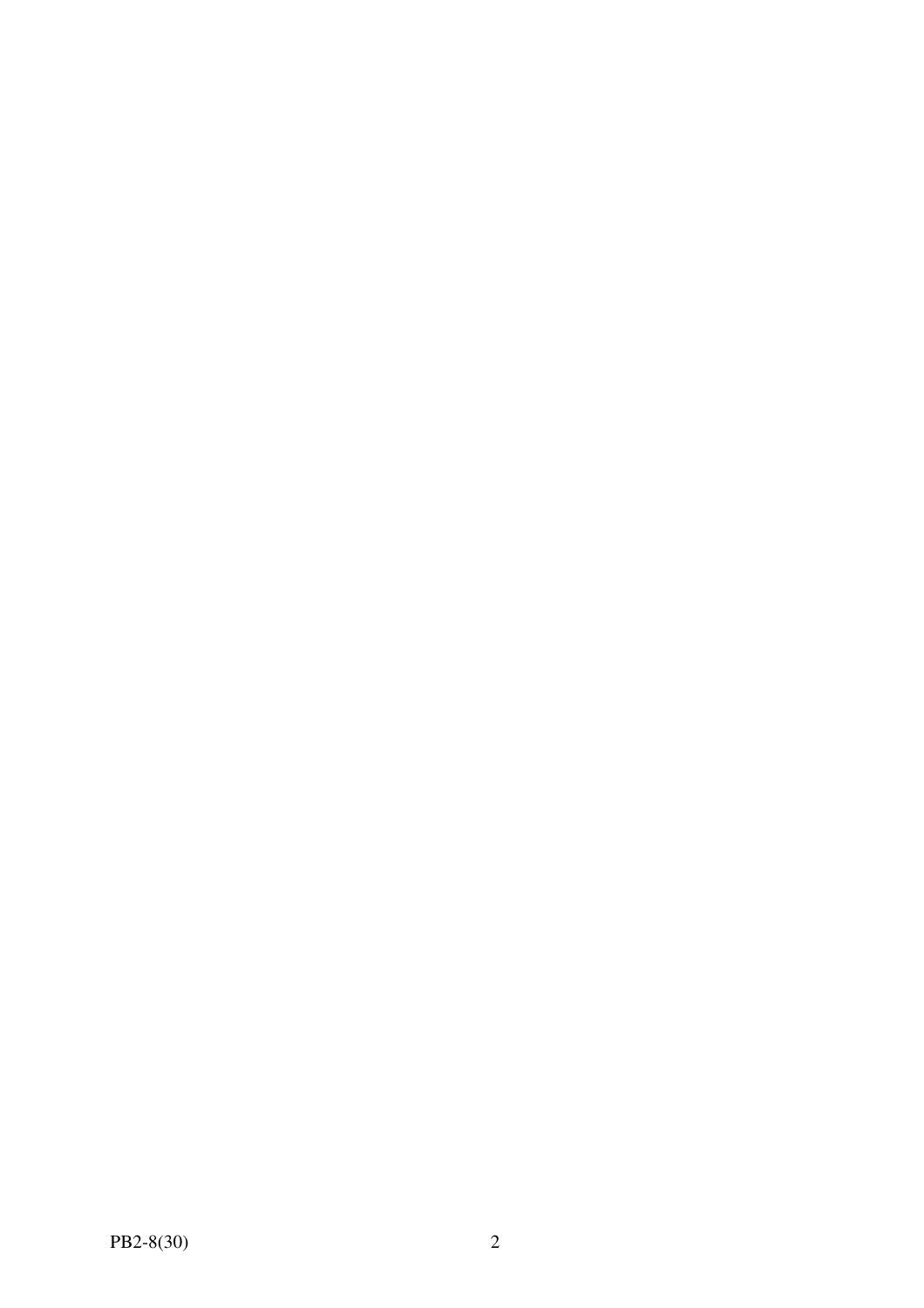# **FLDWARN for the Gulf Rivers**

## **1 December 2010 to 31 January 2011**

TO::BOM601 IDQ20875 Australian Government Bureau of Meteorology Queensland FLOOD WARNING FOR FLINDERS RIVER Issued at 12:28 PM on Monday the 13th of December 2010 by the Bureau of Meteorology, Brisbane. Moderate flood levels continue to rise at Richmond. Levels are expected to reach around 7 metres with higher levels possible. At this stage, levels are expected to remain below minor at Hulberts Bridge but are expected to exceed the crossing level of 3.9 metres. Next Issue: The next warning will be issued by 11am Tuesday. Latest River Heights: Porcupine Ck at Mt Emu Plains\* 2.05m falling 10:00 AM MON 13/12/10 Flinders R at Glendower \* 2.82m falling 08:10 AM MON 13/12/10<br>Flinders R at Richmond \* 6.16m rising 11:00 AM MON 13/12/10 6.16m rising 11:00 AM MON 13/12/10 Cloncurry R at Cloncurry  $*$  0.86m steady 11:00 AM MON 13/12/10 Julia Ck at Julia Ck \* 0.07m steady 11:00 AM MON 13/12/10 Dugald R at Rail Crossing  $*$  0.71m steady 08:00 AM MON 13/12/10 Williams R at Landsborough Highway\* 0.7m steady 08:00 AM MON 13/12/10 Cloncurry R at Canobie Auto  $\star$  0.67m steady 08:00 AM MON 13/12/10 Flinders R at Walkers Bend  $*$  0.71m steady 08:00 AM MON 13/12/10 \*automatic station Warnings and River Height Bulletins are available at http://www.bom.gov.au/qld/flood/ . Flood Warnings are also available on telephone 1300 659 219 at a low call cost of 27.5 cents, more from mobile, public and satellite phones.

 $TO: **ROM601**$ IDQ20875 Australian Government Bureau of Meteorology Queensland FINAL FLOOD WARNING FOR FLINDERS RIVER Issued at 8:34 AM on Tuesday the 14th of December 2010 by the Bureau of Meteorology, Brisbane. Minor flood levels are falling at Richmond. Levels are expected to remain below minor flood level at Hulberts Bridge but are expected to exceed the crossing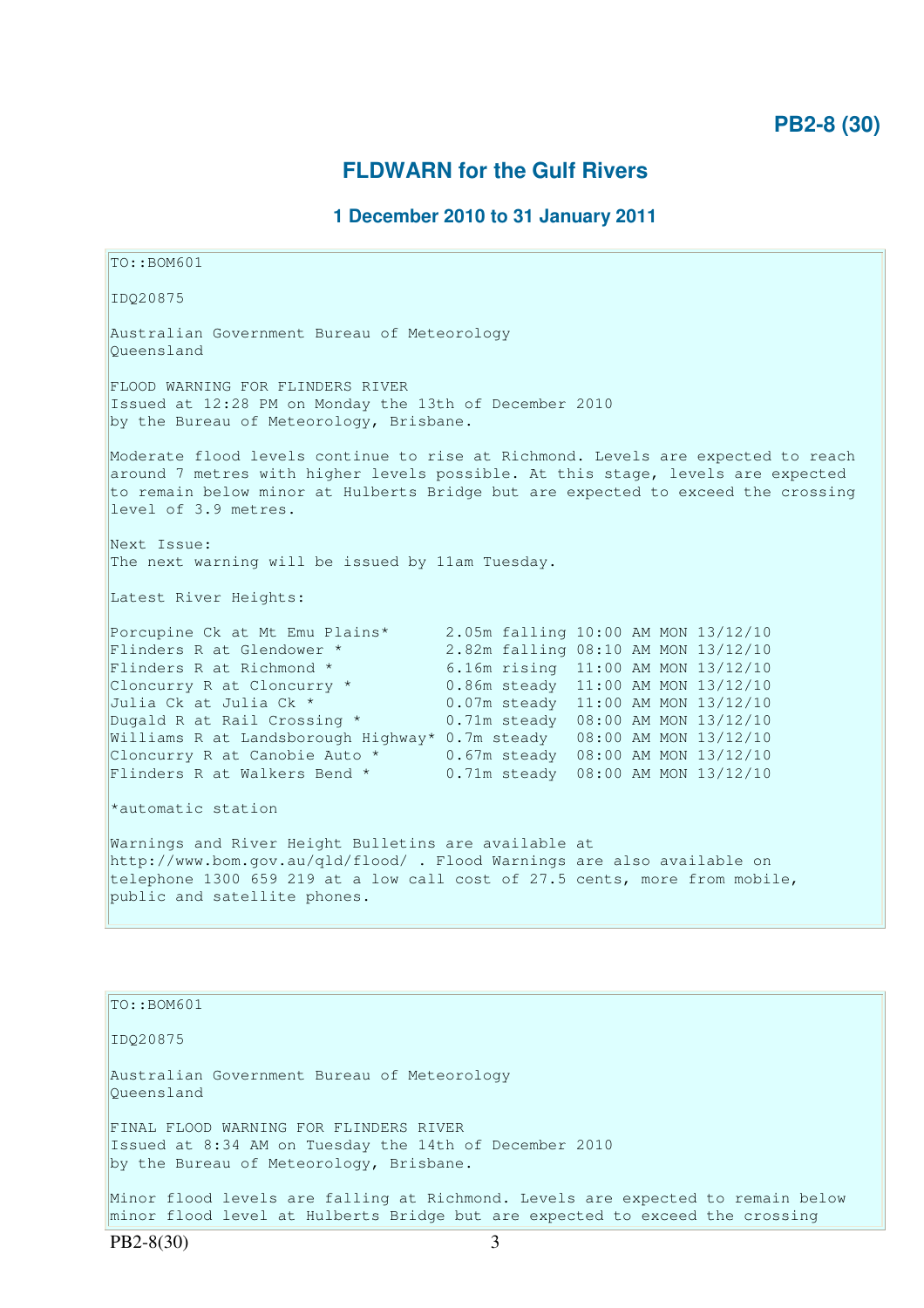level of 3.9 metres. Next Issue: This is the final warning. River height bulletins will continue to be issued. Latest River Heights:<br>Porcupine Ck at Mt Emu Plains\* 1.88m steady 05:00 AM TUE 14/12/10 Porcupine Ck at Mt Emu Plains\* 1.88m steady 05:00 AM TUE 14/12/10 Flinders R at Glendower \* 2.49m falling 07:40 AM TUE 14/12/10 Flinders R at Richmond 5.55m falling 06:00 AM TUE 14/12/10 Flinders R at Richmond  $*$  6.16m falling 05:00 AM TUE 14/12/10 Cloncurry R at Cloncurry  $*$  0.83m steady 06:00 AM TUE  $14/12/10$ Julia Ck at Julia Ck \* 0.07m rising 06:00 AM TUE 14/12/10 \*automatic station Warnings and River Height Bulletins are available at http://www.bom.gov.au/qld/flood/ . Flood Warnings are also available on telephone 1300 659 219 at a low call cost of 27.5 cents, more from mobile, public and satellite phones.

IDQ20875 Australian Government Bureau of Meteorology Queensland PRELIMINARY FLOOD WARNING FOR THE FLINDERS RIVER Issued at 7:25 AM on Sunday the 2nd of January 2011 by the Bureau of Meteorology, Brisbane. Monsoonal activity across the Gulf Country has produced river rises along the Flinders and Cloncurry Rivers, with moderate flooding occurring in the upper Flinders River at Richmond. Whilst river levels at Walkers Bend currently remain steady just below minor flood level, further prolonged heavy rainfall during this week is likely to result in moderate to major flooding at Walkers Bend. Periodic heavy rainfall recorded across the Flinders catchment during the last few weeks has resulted in steady river rises in the Flinders River at Walkers Bend. At 8am Saturday, the river level at Walkers Bend was 4.82 metres and steady below the minor flood level of 5.0 metres. Further heavy rainfalls are likely across the Gulf Country as a monsoon trough situated in the Torres Strait slowly moves southwards over the next few days. Weather Forecast: In the north, scattered showers and thunderstorms, tending to rain areas at times. Local moderate to heavy falls possible. In the south, isolated showers and thunderstorms mainly in the afternoon and evening. Next Issue: The next warning will be issued at about 11am Monday. Latest River Heights: Gregory R at Riversleigh \*  $1.78$ m falling  $09:00$  PM SAT  $01/01/11$ 

TO::BOM601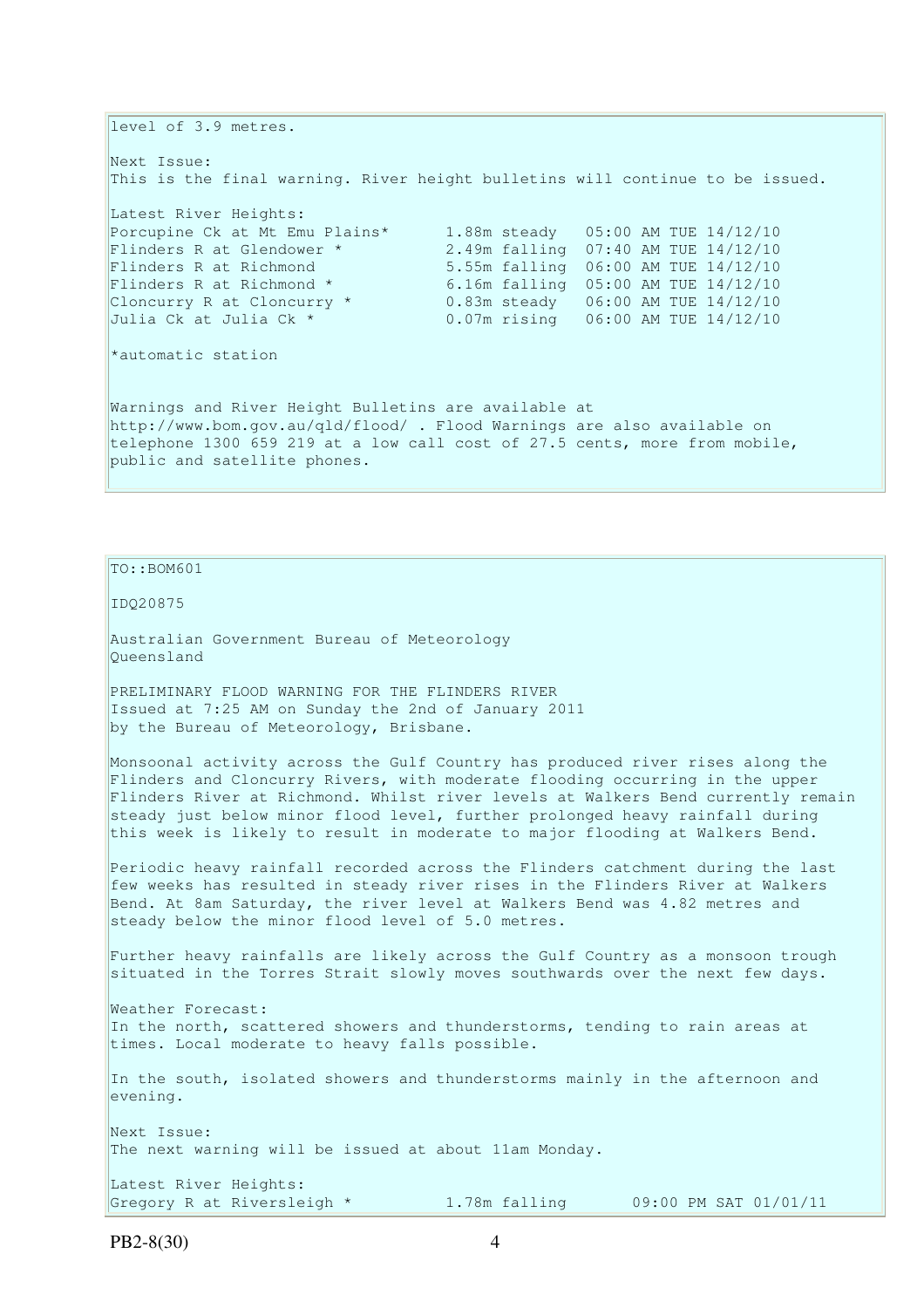Gregory R at Gregory Downs \* 3.77m rising 09:00 PM SAT 01/01/11 Leichhardt R at Floraville \* 2.58m steady 08:00 PM SAT 01/01/11 Porcupine Ck at Mt Emu Plains\* 1.99m steady 08:00 PM SAT 01/01/11 Flinders R at Glendower \* 3.24m falling 08:20 PM SAT 01/01/11 Flinders R at Richmond  $*$  6.83m falling 05:00 AM SUN 02/01/11 Cloncurry R at Cloncurry  $*$  0.86m rising 05:00 AM SUN 02/01/11 Julia Ck at Julia Ck \* 0.93m steady 05:00 AM SUN 02/01/11 Dugald R at Rail Crossing \* 0.92m falling 08:00 PM SAT 01/01/11 Williams R at Landsborough Highway\* 0.62m falling 08:00 PM SAT 01/01/11 Flinders R at Etta Plains \* 6.58m rising 08:00 PM SAT 01/01/11 Cloncurry R at Canobie Auto \* 3.73m falling 08:20 PM SAT 01/01/11 Flinders R at Walkers Bend  $*$  4.82m steady  $0.08:00$  PM SAT 01/01/11 Norman R near Yappar River 2m rising slowly 07:00 PM SAT 01/01/11 Norman R at Glenore Weir \* 8.19m steady 05:00 AM SUN 02/01/11 Norman R at Normanton NA Karumba tide \* 1.1m falling 06:10 AM SUN 02/01/11 Gilbert R at Riverview 3m falling slowly 06:00 AM SUN 02/01/11 Copperfield R at Spanner Waterhole\* 2.65m steady 08:00 AM SAT 01/01/11 Copperfield R at Kidston Dam TW \* 2.51m steady 08:00 PM SAT 01/01/11 Elizabeth Ck at Mt Surprise\* 2.35m falling 05:00 AM SUN 02/01/11 Routh Ck at Beef Road  $\star$  2.37m falling 11:45 PM SAT 01/01/11 Etheridge R at Roseglen \* 3.57m rising 05:10 AM SUN 02/01/11 Etheridge R at Georgetown NA Mitchell R at Gamboola  $*$  4.53m steady 08:00 PM SAT 01/01/11 Palmer R at Goldfields \* 1.8m steady 08:00 PM SAT 01/01/11 Palmer R at Drumduff \* 2.89m falling 08:10 PM SAT 01/01/11 Mitchell R @ Koolatah \* 8.66m falling 08:00 PM SAT 01/01/11 Magnificent Ck at Kowanyama Airport 3.05m rising slowly 02:45 PM SAT 01/01/11  $*$  denotes automatic station. Warnings and River Height Bulletins are available at http://www.bom.gov.au/qld/flood/ . Flood Warnings are also available on

telephone 1300 659 219 at a low call cost of 27.5 cents, more from mobile, public and satellite phones.

TO::BOM601 IDQ20875 Australian Government Bureau of Meteorology Queensland FLOOD WARNING FOR THE GULF RIVERS Issued at 9:57 AM on Monday the 3rd of January 2011 by the Bureau of Meteorology, Brisbane. Recent rainfall has produced river level rises in the Flinders and Norman Rivers. Minor flooding is occurring in the Norman River at the Yappar River junction and at Normanton. Renewed rises are expected later in the week at Walkers Bend with levels in excess of the Flinders River Bridge possible. At 8am Monday the Flinders River

at Walkers Bend was steady at 4.73 metres.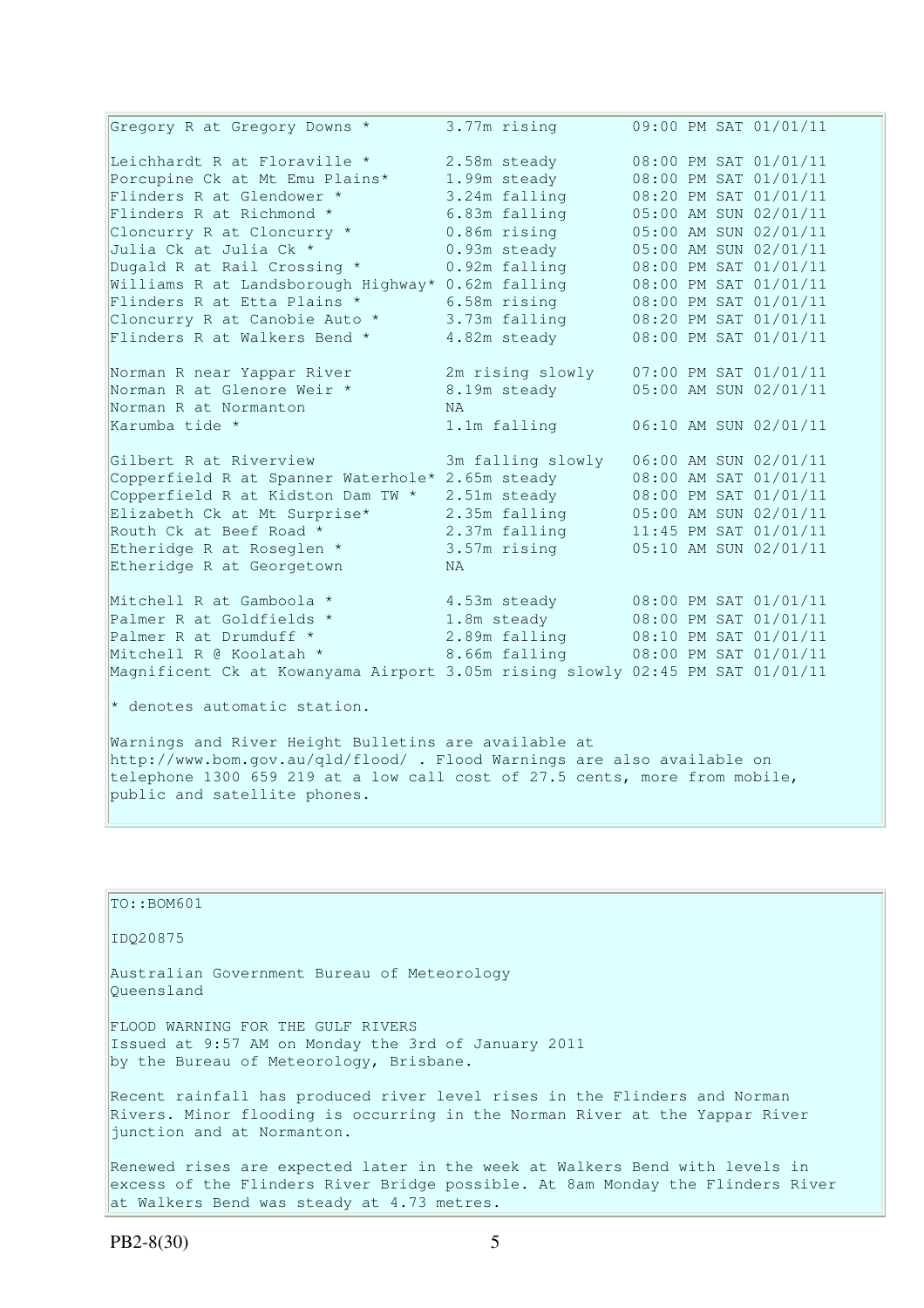Moderate flood levels are rising slowly in Magnificent Creek at the Kowanyama Airport. Weather Forecast: Scattered showers and thunderstorms, tending to rain areas at times. Local moderate to heavy falls possible. Next Issue: The next warning will be issued at about 11am Tuesday. Latest River Heights: Gregory R at Riversleigh \* 2.09m rising 08:00 AM MON 03/01/11 Gregory R at Gregory Downs \* 3.07m steady 08:00 AM MON 03/01/11 Leichhardt R at Doughboy Ck \* 1.23m steady 08:00 AM MON 03/01/11 Leichhardt R at Julius Dam \*  $-0.81$ m steady  $06:00$  AM MON 03/01/11 Leichhardt R at Miranda Creek \* 2.14m rising 08:00 AM MON 03/01/11 Fiery Ck at The 16m Waterhole \* 1.93m falling 08:00 AM MON 03/01/11 Leichhardt R at Floraville \* 3.24m falling 08:00 AM MON 03/01/11 Flinders R at Glendower  $*$  2.54m steady 06:00 AM MON 03/01/11 Flinders R at Richmond  $*$  3.79m falling  $08:00$  AM MON 03/01/11 Cloncurry R at Cloncurry  $*$  1.03m falling 08:00 AM MON 03/01/11 Julia Ck at Julia Ck \* 0.96m steady 08:00 AM MON 03/01/11 Dugald R at Rail Crossing \* 0.75m steady 08:00 AM MON 03/01/11 Williams R at Landsborough Highway\* 0.67m steady 08:30 AM MON 03/01/11 Flinders R at Etta Plains \* 7.07m steady 08:00 AM MON 03/01/11 Cloncurry R at Canobie Auto  $*$  3.66m steady 08:00 AM MON 03/01/11 Flinders R at Walkers Bend  $*$  4.73m steady  $08:00$  AM MON 03/01/11 Norman R near Yappar River 2.05m rising slowly 07:00 AM MON 03/01/11 Norman R at Glenore Weir \* 8.18m steady 08:00 AM MON 03/01/11 Norman R at Normanton 2m steady 08:00 AM MON 03/01/11 Gilbert R at Riverview 2m falling 12:00 PM SUN 02/01/11 Copperfield R at Spanner Waterhole\* 3.09m falling 08:10 AM MON 03/01/11 Copperfield R at Kidston Dam HW \* 36.42m rising 08:00 AM MON 03/01/11 Copperfield R at Kidston Dam TW \* 2.82m steady 08:00 AM MON 03/01/11 Elizabeth Ck at Mt Surprise\* 2.07m steady 08:00 AM MON 03/01/11 Routh Ck at Beef Road  $\star$  1.86m steady 11:00 PM SUN 02/01/11 Etheridge R at Roseglen  $*$  2.79m steady 08:00 AM MON 03/01/11 Magnificent Ck at Kowanyama Airport 3.5m rising slowly 08:00 AM MON 03/01/11 \* from automatic station Warnings and River Height Bulletins are available at http://www.bom.gov.au/qld/flood/ . Flood Warnings are also available on telephone 1300 659 219 at a low call cost of 27.5 cents, more from mobile,

### TO::BOM601

public and satellite phones.

#### IDQ20875

Australian Government Bureau of Meteorology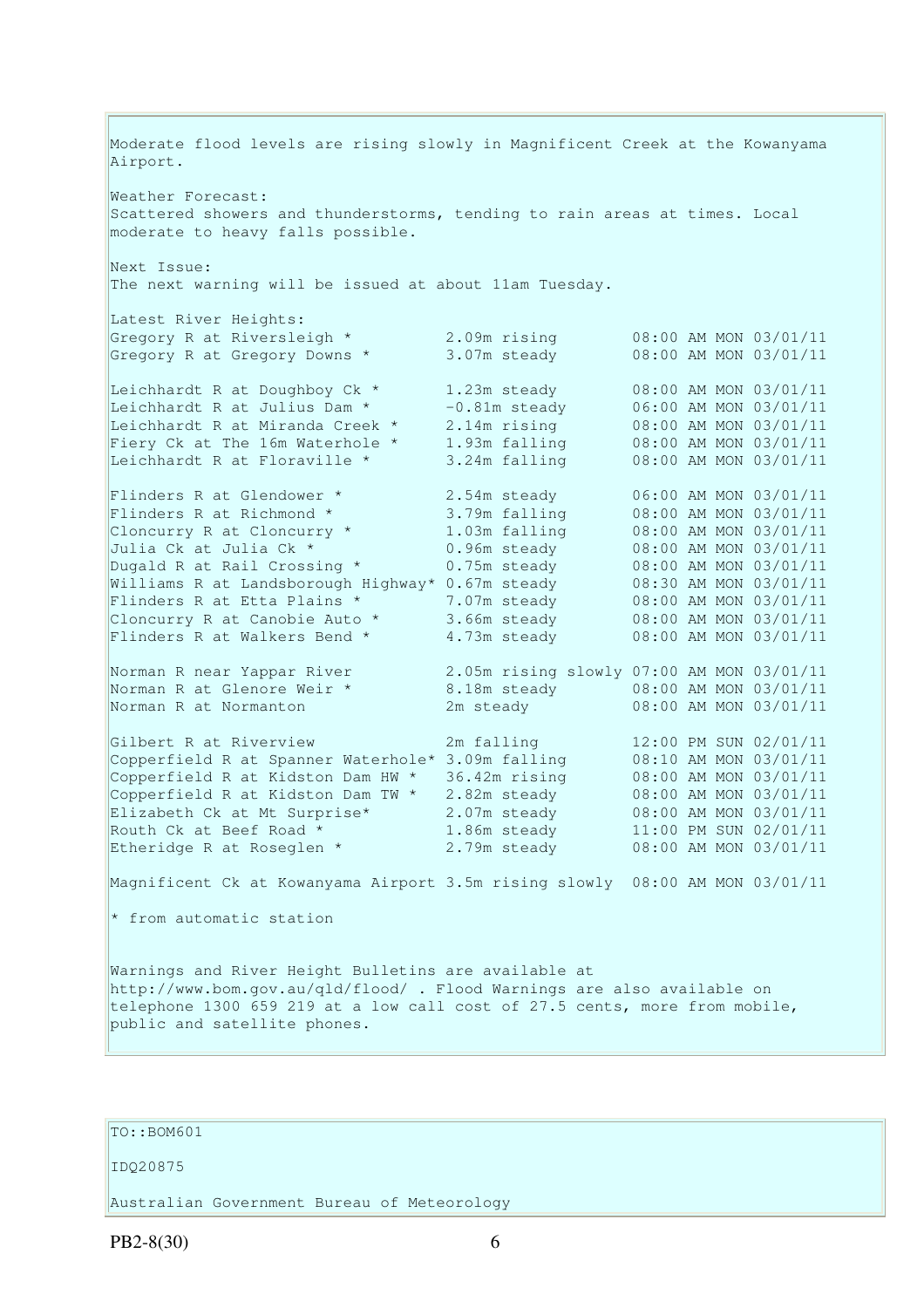Queensland FLOOD WARNING FOR THE GULF RIVERS Issued at 10:57 AM on Tuesday the 4th of January 2011 by the Bureau of Meteorology, Brisbane. Recent rainfall has produced river level rises in the Flinders, Norman and Gilbert Rivers. Minor flooding is occurring in the Norman River at the Yappar River junction, Normanton and in the lower Gilbert River in the Miranda Downs area. Renewed rises are expected later in the week at Walkers Bend with levels in excess of the Flinders River Bridge possible. At 8am Tuesday the Flinders River at Walkers Bend was falling at 4.16 metres. Moderate flood levels are rising slowly in Magnificent Creek at the Kowanyama Airport. Weather Forecast: Scattered showers, rain areas and thunderstorms with local moderate to heavy falls possible. Next Issue: The next warning will be issued at about 11am Wednesday. Latest River Heights: Flinders R at Richmond \*  $\begin{array}{ccc} 3.13\text{m} \text{ falling} & 09:00 \text{ AM} \text{ TUE } 04/01/11 \\ \text{Cloncury R at Cloncury *} & 0.90\text{m} \text{ steady} & 09:00 \text{ AM} \text{ TUE } 04/01/11 \\ \text{C. } & 0.97\text{ m} \text{ steady} & 0.900 \text{ AM} \text{ TUE } 04/01/11 \\ \end{array}$ Cloncurry R at Cloncurry \*  $0.90m$  steady  $0.97m$  steady  $0.970$  AM TUE  $0.4/01/11$ <br>
Julia Ck at Julia Ck \*  $0.97m$  steady  $0.99:00$  AM TUE  $0.4/01/11$ Julia Ck at Julia Ck  $\star$  0.97m steady 09:00 AM TUE 04/01/11 Dugald R at Rail Crossing \* 0.72m steady 05:00 AM TUE 04/01/11 Dugald R at Rail Crossing \*  $0.72$ m steady  $0.95:00$  AM TUE 04/01/11 Williams R at Landsborough Highway\* 0.70m steady  $0.8:00$  AM TUE 04/01/11 Flinders R at Etta Plains  $*$  7.12m steady 05:00 AM TUE 04/01/11 Cloncurry R at Canobie Auto  $\star$  3.68m steady 08:00 AM TUE 04/01/11 Flinders R at Walkers Bend  $*$  4.16m falling  $08:00$  AM TUE 04/01/11 Norman R near Yappar River 1.90m falling slowly 07:00 AM TUE 04/01/11 Norman R at Glenore Weir \* 8.47m rising 09:00 AM TUE 04/01/11 Norman R at Normanton 2.15m rising slowly 07:00 AM TUE 04/01/11 Copperfield R at Spanner Waterhole\* 3.06m falling 08:20 AM TUE 04/01/11 Copperfield R at Kidston Dam HW  $*$  36.45m steady 08:00 AM TUE 04/01/11 Copperfield R at Kidston Dam TW  $*$  2.86m rising 08:00 AM TUE 04/01/11 Elizabeth Ck at Mt Surprise\* 2.2m steady 09:00 AM TUE 04/01/11 Routh Ck at Beef Road  $\star$  1.7m steady 11:00 PM MON 03/01/11 Etheridge R at Roseglen \* 3.65m rising 09:00 AM TUE 04/01/11 Magnificent Ck at Kowanyama Airport 3.6m rising slowly 08:00 AM TUE 04/01/11 \* from automatic station Warnings and River Height Bulletins are available at http://www.bom.gov.au/qld/flood/ . Flood Warnings are also available on telephone 1300 659 219 at a low call cost of 27.5 cents, more from mobile, public and satellite phones.

TO::BOM601

IDQ20875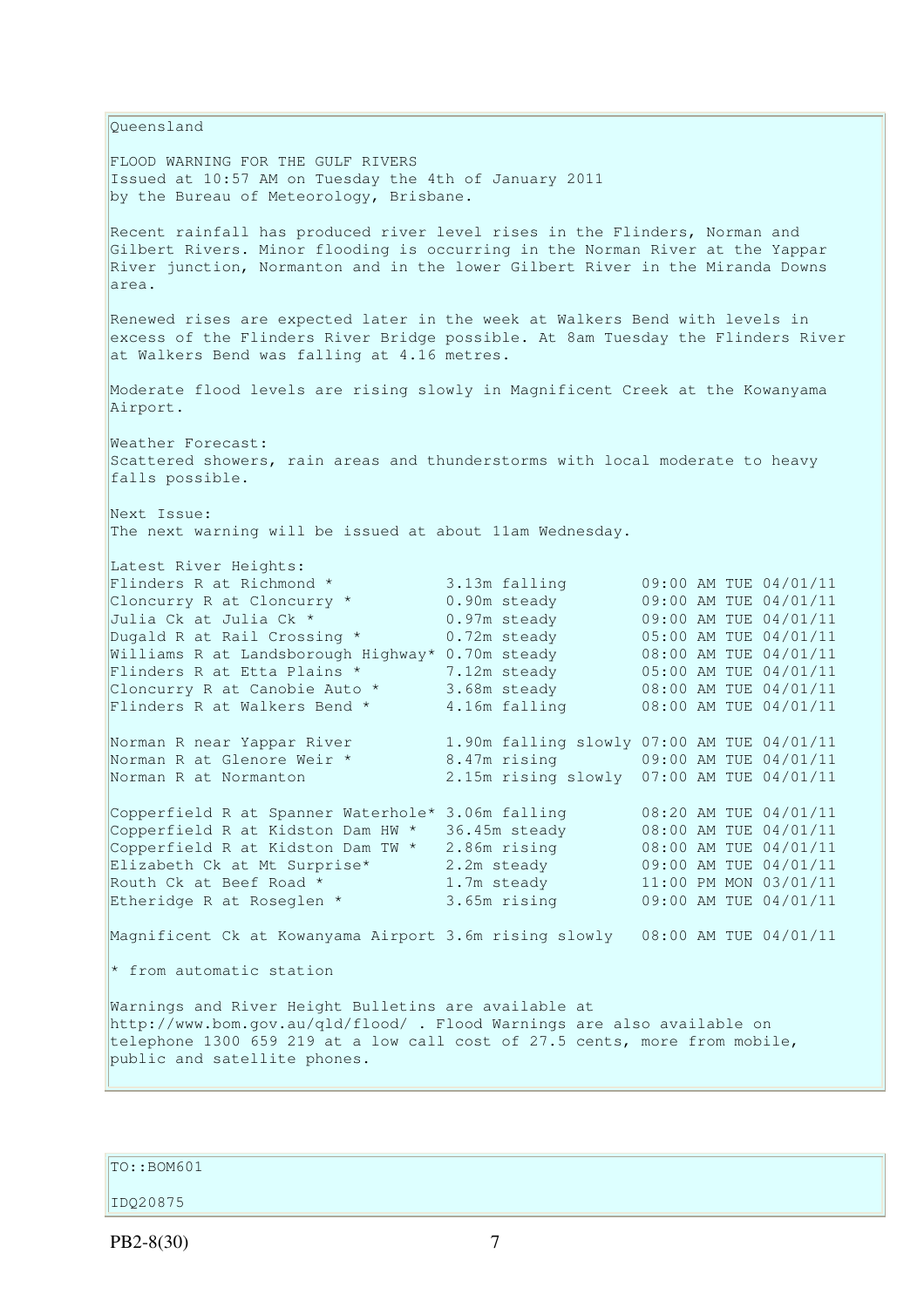Australian Government Bureau of Meteorology Queensland FINAL FLOOD WARNING FOR THE GULF RIVERS Issued at 10:26 AM on Wednesday the 5th of January 2011 by the Bureau of Meteorology, Brisbane. Minor flood levels continue to ease in the Norman River at the Yappar River junction. It is possible that minor flood levels may just be reached in the Flinders River at Walkers Bend later in the week as upstream floodwaters arrive. Weather Forecast: Scattered showers, rain areas and thunderstorms with local moderate to heavy falls possible. Next Issue: This is the final warning. River height bulletins will continue to be issued. Latest River Heights: Flinders R at Richmond \*  $2.66$ m steady  $0.85$ m steady  $0.98$ m steady  $0.98$ m steady  $0.98$ m steady  $0.98$ m steady  $0.98$ m steady  $0.98$ m steady  $0.98$ m steady  $0.98$ m steady  $0.98$ m steady  $0.98$ m steady  $0.98$ m steady  $0$ Cloncurry R at Cloncurry  $*$  0.85m steady Julia Ck at Julia Ck \* 0.98m steady 08:00 AM WED 05/01/11 Dugald R at Rail Crossing  $*$  0.71m steady 08:00 AM WED 05/01/11 Williams R at Landsborough Highway\* 0.67m steady 08:00 AM WED 05/01/11 Flinders R at Etta Plains \* 7.27m rising 08:00 AM WED 05/01/11 Cloncurry R at Canobie Auto  $\star$  3.67m falling 11:30 PM TUE 04/01/11 Flinders R at Walkers Bend  $*$  3.58m steady 08:00 AM WED 05/01/11 Norman R near Yappar River 1.65m falling slowly 07:00 AM WED 05/01/11 Norman R at Glenore Weir \* 8.88m rising 08:00 AM WED 05/01/11 Copperfield R at Spanner Waterhole\* 2.73m steady 08:00 AM WED 05/01/11 Copperfield R at Kidston Dam HW  $*$  36.29m steady 08:00 AM WED 05/01/11 Copperfield R at Kidston Dam TW  $*$  2.65m falling  $0.08:10$  AM WED 05/01/11 Elizabeth Ck at Mt Surprise\* 2.08m steady 08:00 AM WED 05/01/11 Routh Ck at Beef Road  $*$  2.27m falling  $0.00$  AM WED 05/01/11 Etheridge R at Roseglen \* 3.81m falling 08:40 AM WED 05/01/11 \* from automatic station Warnings and River Height Bulletins are available at http://www.bom.gov.au/qld/flood/ . Flood Warnings are also available on telephone 1300 659 219 at a low call cost of 27.5 cents, more from mobile, public and satellite phones.

##

IDQ20875

Australian Government Bureau of Meteorology Queensland

FLOOD WARNING FOR THE FlINDERS RIVER Issued at 11:01 AM on Wednesday the 19th of January 2011 by the Bureau of Meteorology, Brisbane.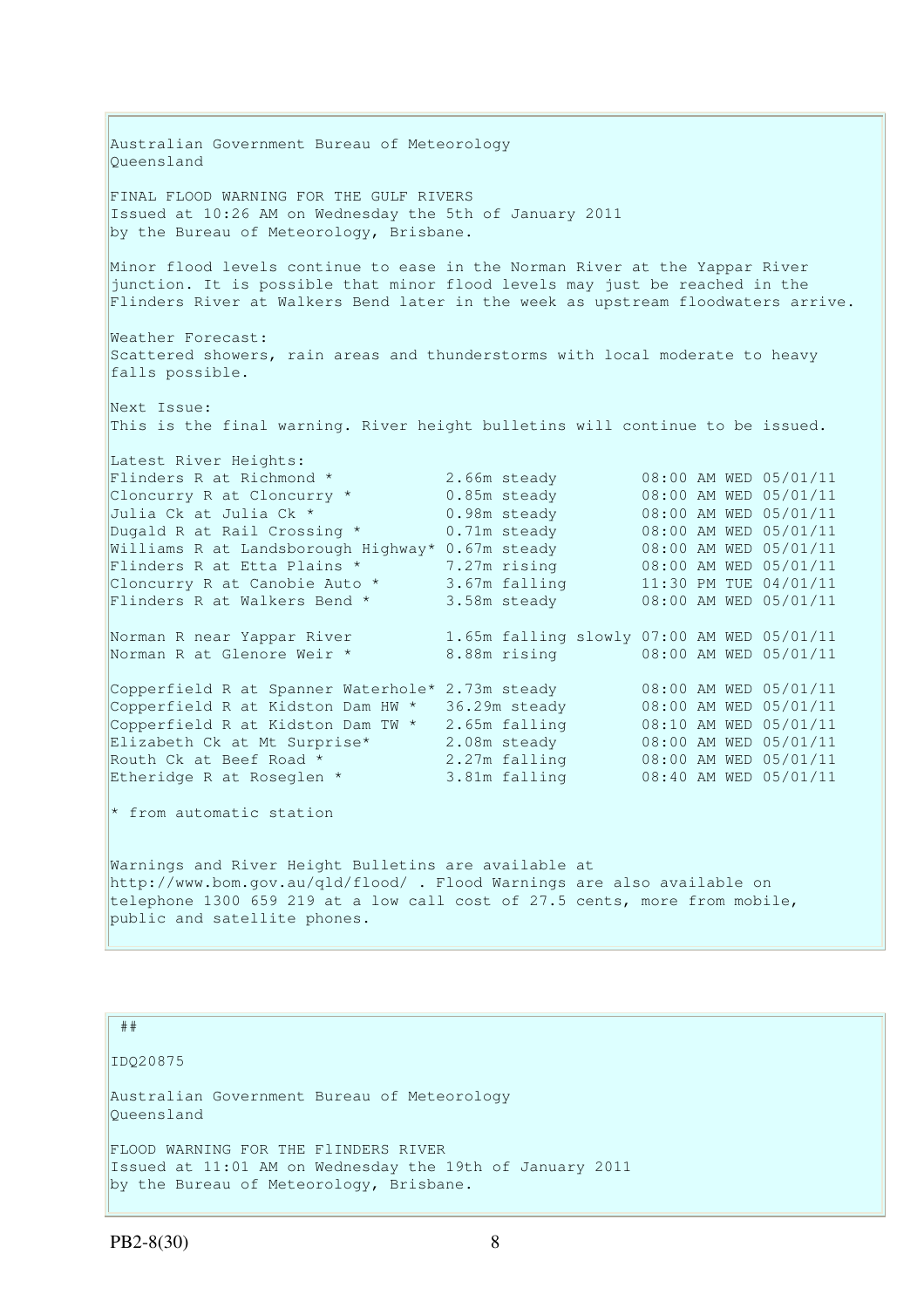Rainfall over the past 24 hours has led to river level rises at Hughenden and Richmond with minor to moderate flooding. Minor flooding will continue along the Norman River from near Yappar River to Normanton into the weekend. FLINDERS RIVER Moderate flood levels at Hughenden are steady at 3.17 metres this morning. Fast rises are occurring downstream at Richmond with moderate flood levels of above 6 metres possible today. Areas downstream to Etta Plains including Hulberts Bridge will see fast river level rises over the next 48 hours. Next Issue: The next warning will be issued by 4pm Wednesday. Latest River Heights:<br>Flinders R at Glendower \* Flinders R at Glendower \* 2.78m falling 07:30 AM WED 19/01/11 Flinders R at Hughenden 3.17m steady 06:00 AM WED 19/01/11 Flinders R at Richmond \* 5.00m rising 11:00 AM WED 19/01/11 Cloncurry R at Cloncurry  $*$  0.97m steady 09:00 AM WED 19/01/11 Julia Ck at Julia Ck \* 0.93m steady 09:00 AM WED 19/01/11 Dugald R at Rail Crossing \* 1.03m falling 08:00 AM WED 19/01/11 Williams R at Landsborough Highway\* 0.71m steady 07:00 AM WED 19/01/11 Flinders R at Etta Plains \* 2.79m rising 08:00 AM WED 19/01/11 Cloncurry R at Canobie Auto  $\star$  3.03m steady 08:00 AM WED 19/01/11 Flinders R at Walkers Bend \*  $2.77$ m rising  $08:18$  AM WED  $19/01/11$ Norman R near Yappar River 2.4m steady 07:00 AM WED 19/01/11 Norman R at Glenore Weir \* 9.74m steady 09:18 AM WED 19/01/11 Norman R at Normanton 2.65m rising slowly 07:00 AM WED 19/01/11 Karumba tide \*  $1.56$ m steady  $10:10$  AM WED  $19/01/11$ 

\*automatic station

Warnings and River Height Bulletins are available at http://www.bom.gov.au/qld/flood/ . Flood Warnings are also available on telephone 1300 659 219 at a low call cost of 27.5 cents, more from mobile, public and satellite phones.

| ##                                                                                                                                                                                                                                      |
|-----------------------------------------------------------------------------------------------------------------------------------------------------------------------------------------------------------------------------------------|
| IDQ20875                                                                                                                                                                                                                                |
| Australian Government Bureau of Meteorology<br>Oueensland                                                                                                                                                                               |
| FLOOD WARNING FOR THE FIINDERS RIVER<br>Issued at 3:42 PM on Wednesday the 19th of January 2011<br>by the Bureau of Meteorology, Brisbane.                                                                                              |
| Rainfall over the past 36 hours has led to river level rises at Hughenden and<br>Richmond with minor to moderate flooding. Minor flooding will continue along the<br>Norman River from near Yappar River to Normanton into the weekend. |
| FLINDERS RIVER<br>Moderate flood levels at Hughenden were steady at 3.17 metres this morning. Fast                                                                                                                                      |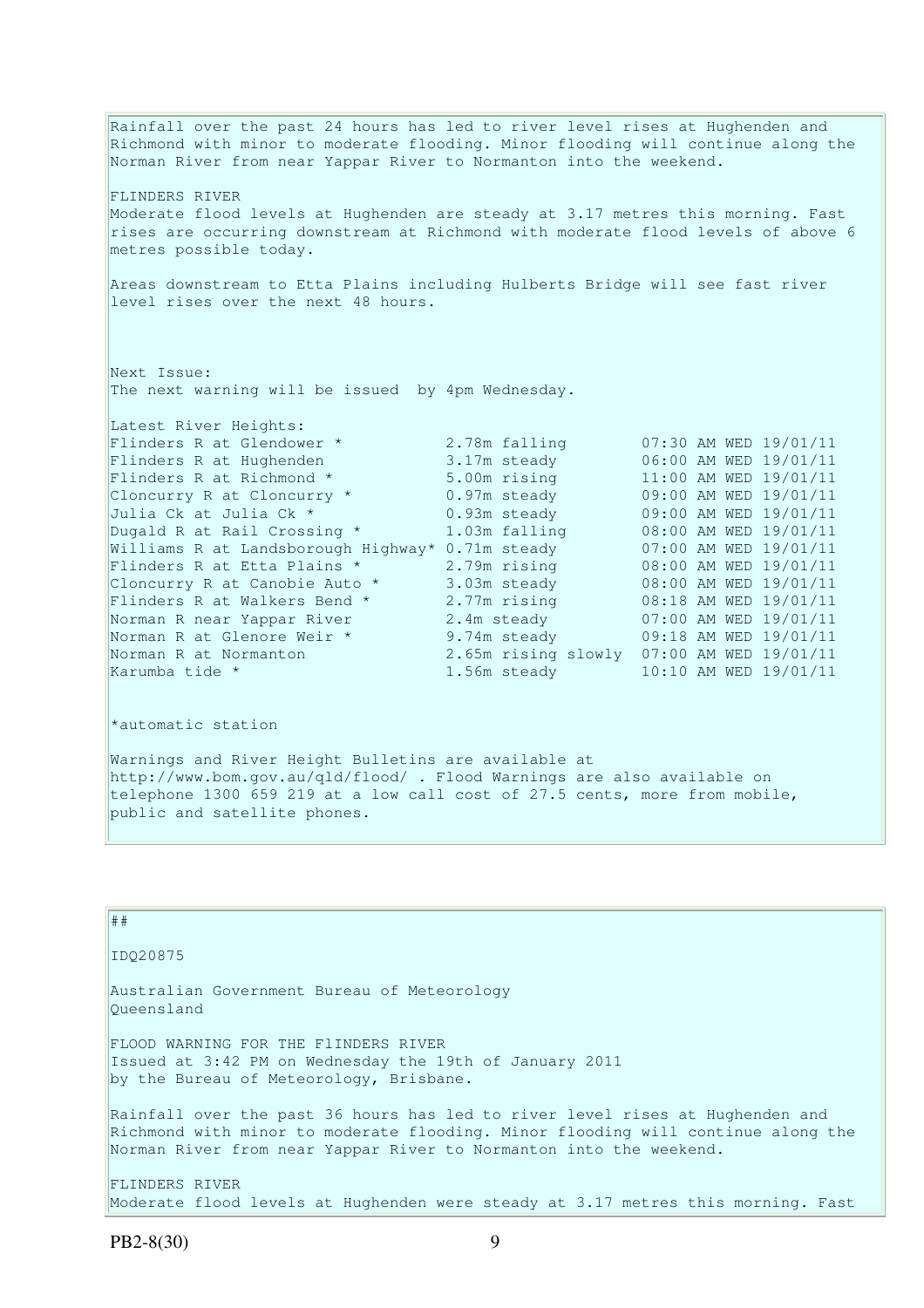rises are continuing downstream at Richmond with levels expected to reach the moderate flood level of 6 metres this evening. The rate of rise has slowed this afternoon and as a result a peak is expected during this evening or overnight. Areas downstream to Etta Plains including Hulberts Bridge will see fast river level rises over the next 48 hours. Next Issue: The next warning will be issued by 9:30am Thursday. Latest River Heights:<br>Flinders R at Glendower \* Flinders R at Glendower \* 2.69m falling 01:30 PM WED 19/01/11 Flinders R at Hughenden 3.17m steady 06:00 AM WED 19/01/11 Flinders R at Richmond \* 5.84m rising 03:00 PM WED 19/01/11 Cloncurry R at Cloncurry  $*$  0.94m steady 03:00 PM WED 19/01/11 Julia Ck at Julia Ck \* 0.93m steady 03:00 PM WED 19/01/11 Dugald R at Rail Crossing \* 0.91m falling 03:00 PM WED 19/01/11 Williams R at Landsborough Highway\* 0.71m steady 02:00 PM WED 19/01/11 Flinders R at Etta Plains \* 2.92m steady 03:00 PM WED 19/01/11 Cloncurry R at Canobie Auto \* 3.03m rising 03:20 PM WED 19/01/11 Flinders R at Walkers Bend \* 3.03m rising 02:00 PM WED 19/01/11 Norman R near Yappar River 2.4m rising slowly 01:00 PM WED 19/01/11 Norman R at Glenore Weir \* 9.82m rising 11:00 AM WED 19/01/11 Norman R at Normanton 2.65m rising slowly 07:00 AM WED 19/01/11 \*automatic station Warnings and River Height Bulletins are available at http://www.bom.gov.au/qld/flood/ . Flood Warnings are also available on

telephone 1300 659 219 at a low call cost of 27.5 cents, more from mobile, public and satellite phones.

#### ##

IDQ20875

Australian Government Bureau of Meteorology Queensland

FLOOD WARNING FOR THE FLINDERS RIVER Issued at 8:04 AM on Thursday the 20th of January 2011 by the Bureau of Meteorology, Brisbane.

A moderate flood peak of just above 6 metres was recorded at Richmond overnight. Minor to moderate flooding should be expected downstream into the weekend. Minor flooding will continue along the Norman River from near Yappar River to Normanton into the weekend. Minor flooding is occurring along the Gregory River at Gregory Downs.

FLINDERS RIVER A moderate flood peak of 6.25 metres was recorded at Richmond overnight. Levels are expected to continue falling through today with any further rises dependent on more rainfall.

Areas downstream to Etta Plains including Hulberts Bridge will see fast river level rises over the next 36 hours.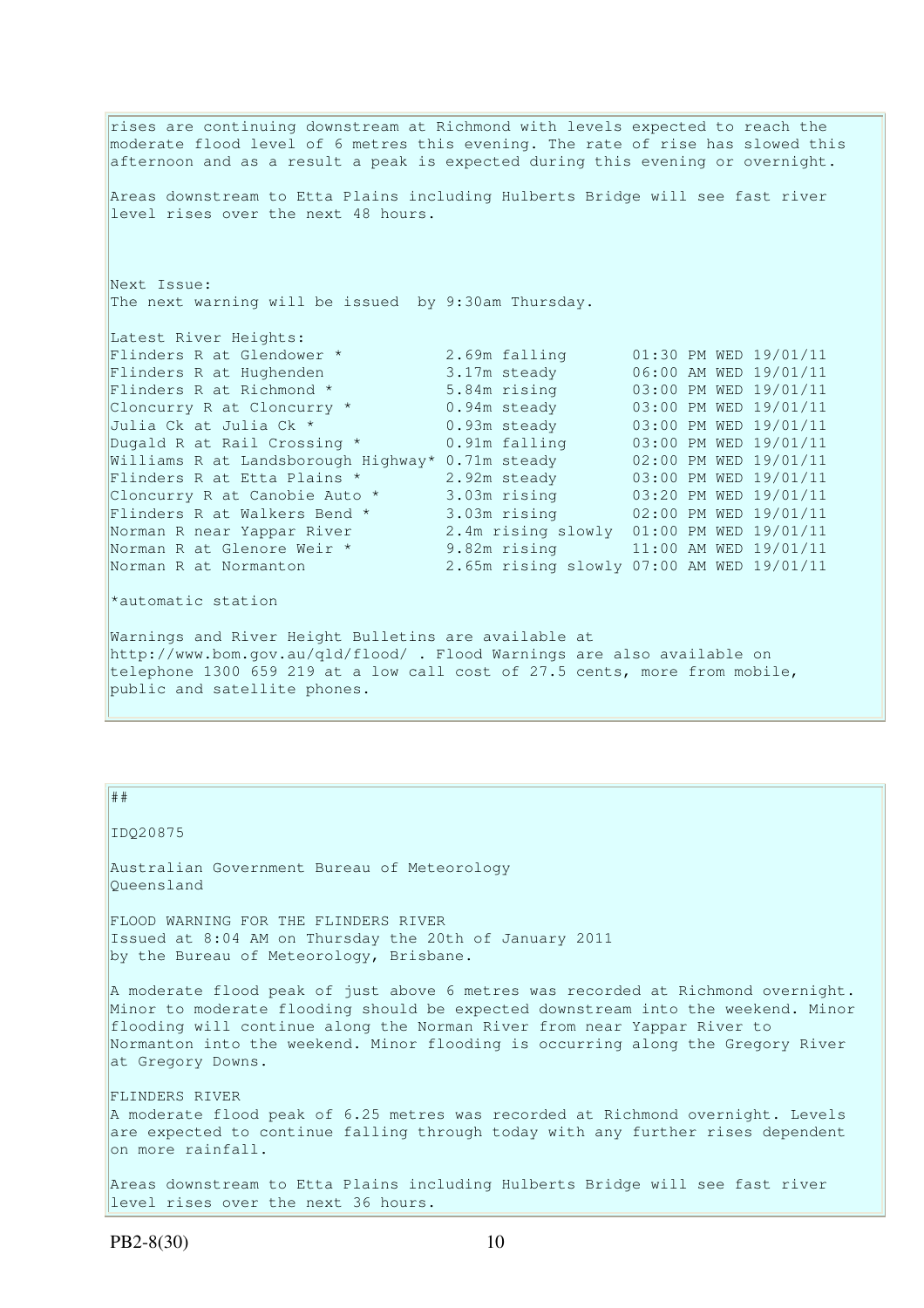Next Issue: The next warning will be issued by 9:30am Friday. Latest River Heights: Flinders R at Glendower  $*$  2.62m falling  $04:00$  AM THU 20/01/11 Flinders R at Richmond \* 5.99m falling 05:30 AM THU 20/01/11 Cloncurry R at Cloncurry  $*$  0.96m falling 05:00 AM THU 20/01/11 Julia Ck at Julia Ck \* 1.14m rising 05:00 AM THU 20/01/11 Dugald R at Rail Crossing \* 1.08m steady 06:00 AM THU 20/01/11 Williams R at Landsborough Highway\* 0.82m rising 06:20 AM THU 20/01/11 Flinders R at Etta Plains  $*$  2.78m falling  $06:00$  AM THU 20/01/11 Cloncurry R at Canobie Auto  $\star$  3.03m rising  $03:20$  PM WED 19/01/11 Flinders R at Walkers Bend  $*$  3.29m rising  $0.5:00$  AM THU 20/01/11 Norman R near Yappar River 2.45m steady 07:00 AM THU 20/01/11 Norman R at Glenore Weir \* 10.22m steady 06:19 AM THU 20/01/11 Norman R at Normanton 2.89m rising slowly 07:00 AM THU 20/01/11 \*automatic station Warnings and River Height Bulletins are available at http://www.bom.gov.au/qld/flood/ . Flood Warnings are also available on

telephone 1300 659 219 at a low call cost of 27.5 cents, more from mobile,

public and satellite phones.

| ##                                                                                                                                                                                                                                                                                                                                                             |
|----------------------------------------------------------------------------------------------------------------------------------------------------------------------------------------------------------------------------------------------------------------------------------------------------------------------------------------------------------------|
| IDQ20875                                                                                                                                                                                                                                                                                                                                                       |
| Australian Government Bureau of Meteorology<br>Oueensland                                                                                                                                                                                                                                                                                                      |
| FLOOD WARNING FOR THE GULF RIVERS<br>Issued at 8:53 AM on Friday the 21st of January 2011<br>by the Bureau of Meteorology, Brisbane.                                                                                                                                                                                                                           |
| Minor to moderate flooding should be expected downstream from Richmond along the<br>Flinders River during the weekend. Moderate flood levels are possible at<br>Rockfields along the Gilbert River today.                                                                                                                                                      |
| FLINDERS RIVER<br>Minor flooding continues at Richmond. Areas downstream to Walkers Bend will see<br>fast river level rises during the weekend. River levels at Walkers Bend are not<br>expected to reach minor flood level without further rainfall.                                                                                                          |
| GILBERT RIVER<br>Heavy rainfall during the past 36 hours has caused fast river level rises along<br>the Gilbert River at North Head and Rockfields with minor flooding. Further<br>rises to moderate flood levels are possible at Rockfields today. River levels<br>rises should be expected at downstream locations during Friday and through the<br>weekend. |
| NORMAN RIVER<br>Minor flooding will continue along the Norman River from near Yappar River to<br>Normanton through the weekend. Based on rainfall observed in the neighbouring                                                                                                                                                                                 |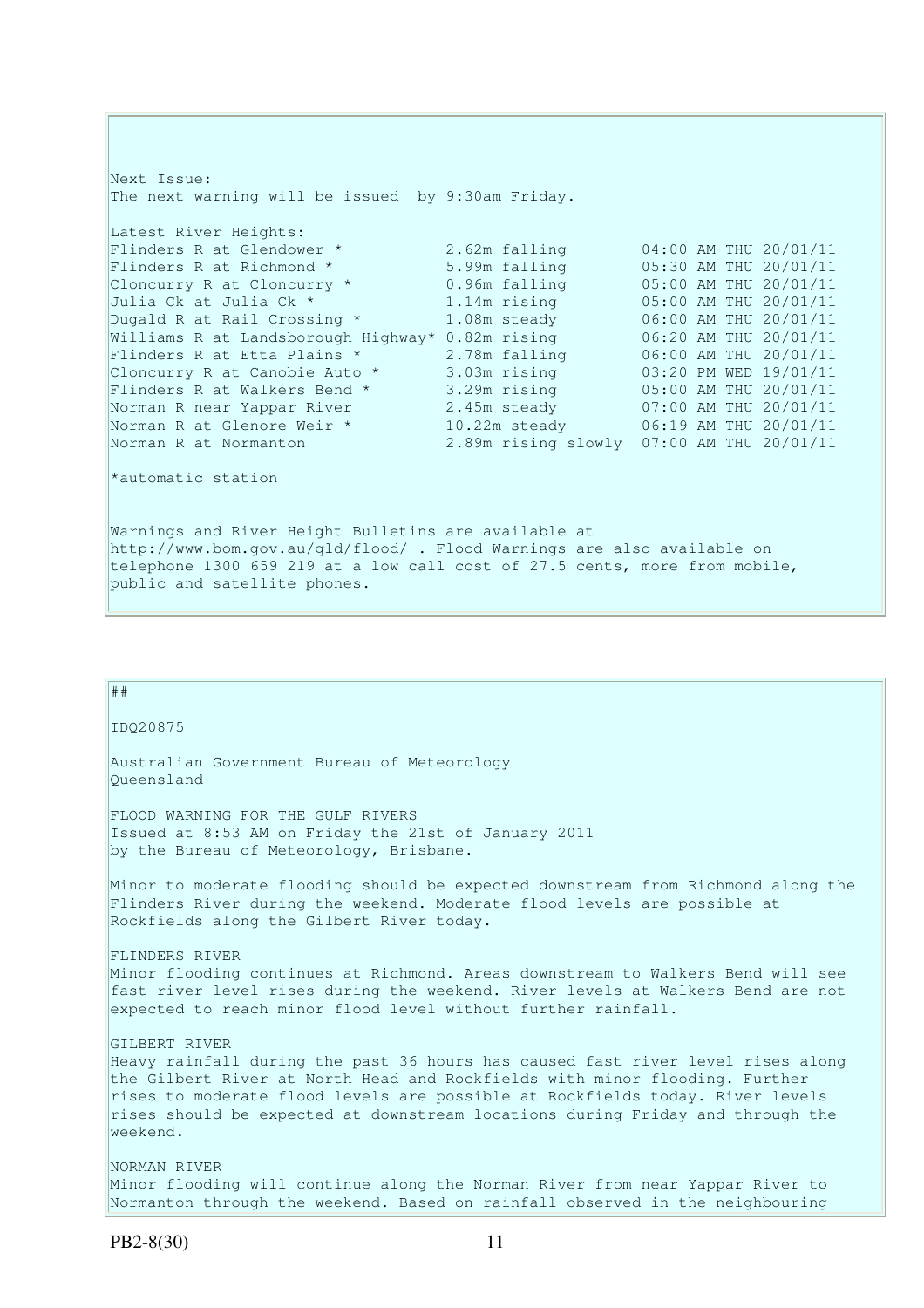Gilbert catchment, river level rises maybe occurring along the Yappar and Clara Rivers. GREGORY RIVER Minor flooding is occurring along the Gregory River at Gregory Downs. Next Issue: The next warning will be issued by 10:30am Saturday. Latest River Heights: Gregory R at Riversleigh \* 2.54m falling 08:00 AM FRI 21/01/11 Gregory R at Gregory Downs \* 6.1m falling 08:00 AM FRI 21/01/11 Leichhardt R at Floraville \* 2.48m falling 08:00 PM THU 20/01/11 Flinders R at Glendower \* 3.09m falling 08:10 AM FRI 21/01/11 Flinders R at Richmond  $*$  5.2m falling 08:00 AM FRI 21/01/11 Cloncurry R at Cloncurry  $*$  0.9m steady 08:00 AM FRI 21/01/11 Julia Ck at Julia Ck \* 1.1m steady 08:00 AM FRI 21/01/11 Flinders R at Etta Plains \* 2.33m rising 08:00 AM FRI 21/01/11 Cloncurry R at Canobie Auto  $*$  2.97m steady 08:00 AM FRI 21/01/11 Flinders R at Walkers Bend  $*$  2.79m falling  $08:00$  AM FRI 21/01/11 Norman R near Yappar River 2.4m falling slowly 07:00 AM FRI 21/01/11 Norman R at Glenore Weir \* 10.71m steady 08:00 AM FRI 21/01/11 Norman R at Normanton 3.1m rising slowly 07:00 AM FRI 21/01/11 Gilbert R at North Head 5.35m at peak 04:00 PM THU 20/01/11 Gilbert R at Green Hills 3.8m falling 06:00 AM FRI 21/01/11 Gilbert R at Riverview 3.6m falling 06:00 AM FRI 21/01/11 Gilbert R at Rockfields  $\star$  6.37m rising 04:00 AM FRI 21/01/11 Einasleigh R at Einasleigh  $\star$  8m falling  $04:00$  AM FRI 21/01/11 Elizabeth Ck at Mt Surprise\* 2.32m falling 08:00 AM FRI 21/01/11 Routh Ck at Beef Road  $\star$  1.91m steady 11:00 PM THU 20/01/11 Etheridge R at Roseglen \* 3.02m falling 08:00 AM FRI 21/01/11 \*automatic station Warnings and River Height Bulletins are available at http://www.bom.gov.au/qld/flood/ . Flood Warnings are also available on telephone 1300 659 219 at a low call cost of 27.5 cents, more from mobile, public and satellite phones.

| ##                                                                                                                                     |
|----------------------------------------------------------------------------------------------------------------------------------------|
| ID020875                                                                                                                               |
| Australian Government Bureau of Meteorology<br>Oueensland                                                                              |
| FLOOD WARNING FOR THE GULF RIVERS<br>Issued at 9:40 AM on Saturday the 22nd of January 2011<br>by the Bureau of Meteorology, Brisbane. |
| Minor to moderate flooding should be expected downstream from Etta Plains along<br>the Flinders River during the weekend.              |
| FLINDERS RIVER<br>River levels are rising at Etta Plains. Areas downstream to Walkers Bend will                                        |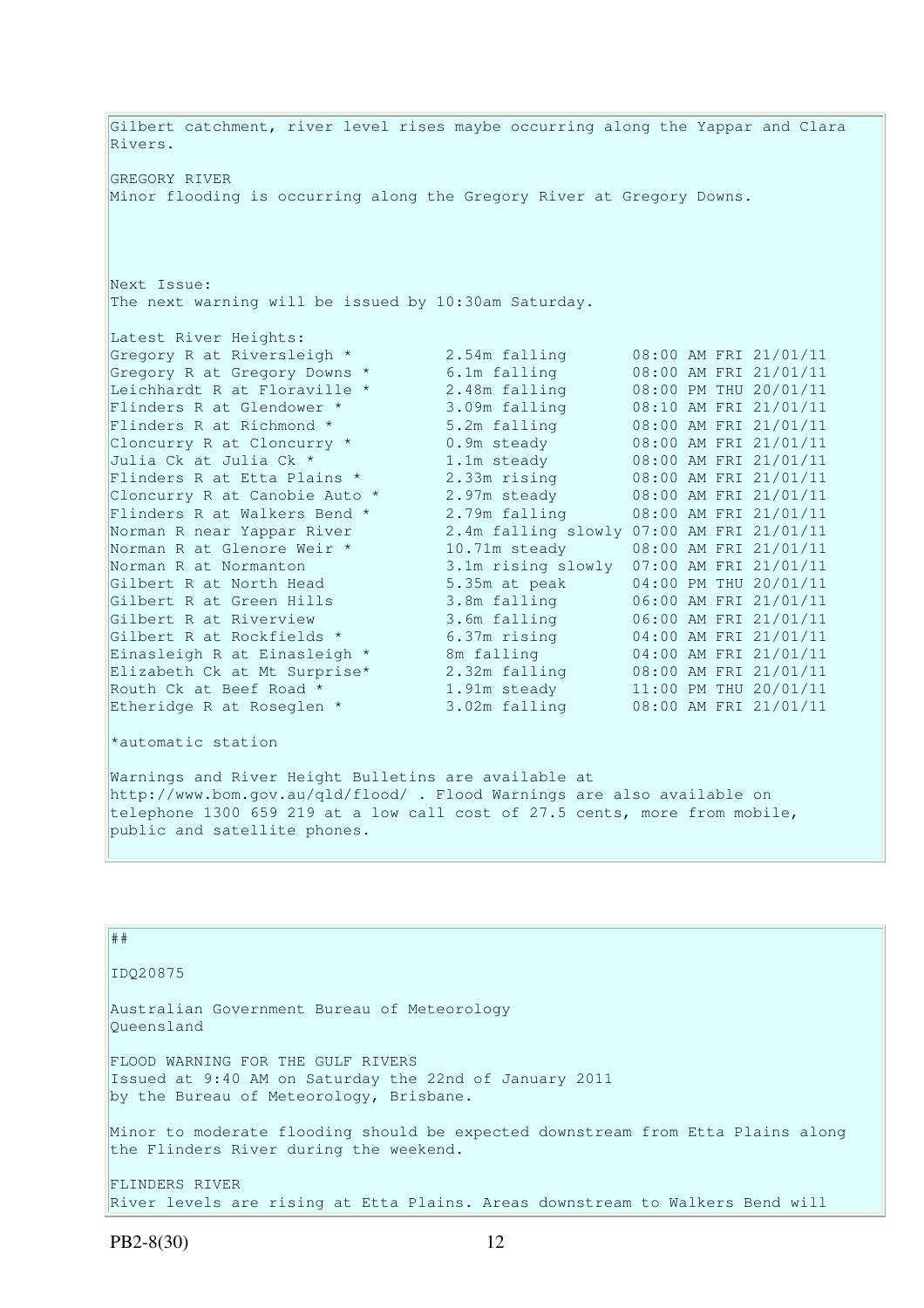see fast river level rises during the weekend. River levels at Walkers Bend are not expected to reach minor flood level without further rainfall. GILBERT RIVER River levels are falling at Rockfields. River levels rises should be expected at downstream locations through the weekend. NORMAN RIVER Minor flooding will continue along the Norman River from near Yappar River to Normanton through the weekend. Based on rainfall observed in the neighbouring Gilbert catchment, river level rises maybe occurring along the Yappar and Clara Rivers. Next Issue: The next warning will be issued by 10:30am Sunday. Latest River Heights: Gregory R at Riversleigh \* 1.97m steady 08:00 AM SAT 22/01/11 Gregory R at Gregory Downs \* 3.85m falling 08:00 AM SAT 22/01/11 Leichhardt R at Doughboy Ck \* 1.17m falling 08:00 AM SAT 22/01/11 Leichhardt R at Julius Dam  $*$  0.26m steady 06:00 AM SAT 22/01/11 Leichhardt R at Miranda Creek \* 2.3m falling 08:00 AM SAT 22/01/11 Gunpowder Ck at Gunpowder \* 1.07m steady 08:00 AM SAT 22/01/11 Fiery Ck at The 16m Waterhole \* 1.9m steady 08:00 AM SAT 22/01/11 Leichhardt R at Floraville  $*$  2.33m steady 08:00 AM SAT 22/01/11 Porcupine Ck at Mt Emu Plains\* 1.84m steady 04:00 AM SAT 22/01/11 Flinders R at Glendower \* 2.77m falling 08:00 AM SAT 22/01/11 Flinders R at Richmond \* 4.32m rising 08:00 AM SAT 22/01/11 Cloncurry R at Cloncurry  $*$  0.87m steady 08:00 AM SAT 22/01/11 Julia Ck at Julia Ck \* 1.16m steady 08:00 AM SAT 22/01/11 Dugald R at Rail Crossing \* 0.81m steady 08:00 AM SAT 22/01/11 Williams R at Landsborough Highway\* 0.69m steady 06:00 AM SAT 22/01/11 Flinders R at Etta Plains  $*$  3.77m rising 08:00 AM SAT 22/01/11 Cloncurry R at Canobie Auto  $\star$  3.05m steady 08:00 AM SAT 22/01/11 Flinders R at Walkers Bend \*  $2.41m$  steady  $08:00$  AM SAT 22/01/11 Norman R near Yappar River 2.32m falling slowly 07:00 AM SAT 22/01/11 Norman R at Glenore Weir \* 10.69m rising 08:00 AM SAT 22/01/11 Karumba tide \* 1.61m falling 08:50 AM SAT 22/01/11 Gilbert R at Riverview 2.4m falling 06:00 AM SAT 22/01/11 Gilbert R at Rockfields \* 5.47m falling 04:00 AM SAT 22/01/11 Copperfield R at Spanner Waterhole\* 3.73m falling 08:30 AM SAT 22/01/11 Copperfield R at Kidston Dam TW  $*$  3.26m falling  $0.8:50$  AM SAT 22/01/11 Einasleigh R at Einasleigh  $*$  7.54m falling  $04:00$  AM SAT 22/01/11 Elizabeth Ck at Mt Surprise\* 2.14m steady 08:00 AM SAT 22/01/11 Routh Ck at Beef Road  $\star$  1.72m steady 11:00 PM FRI 21/01/11 Etheridge R at Roseglen \* 2.54m steady 08:00 AM SAT 22/01/11 \*automatic station Warnings and River Height Bulletins are available at http://www.bom.gov.au/qld/flood/ . Flood Warnings are also available on telephone 1300 659 219 at a low call cost of 27.5 cents, more from mobile, public and satellite phones.

TO::BOM601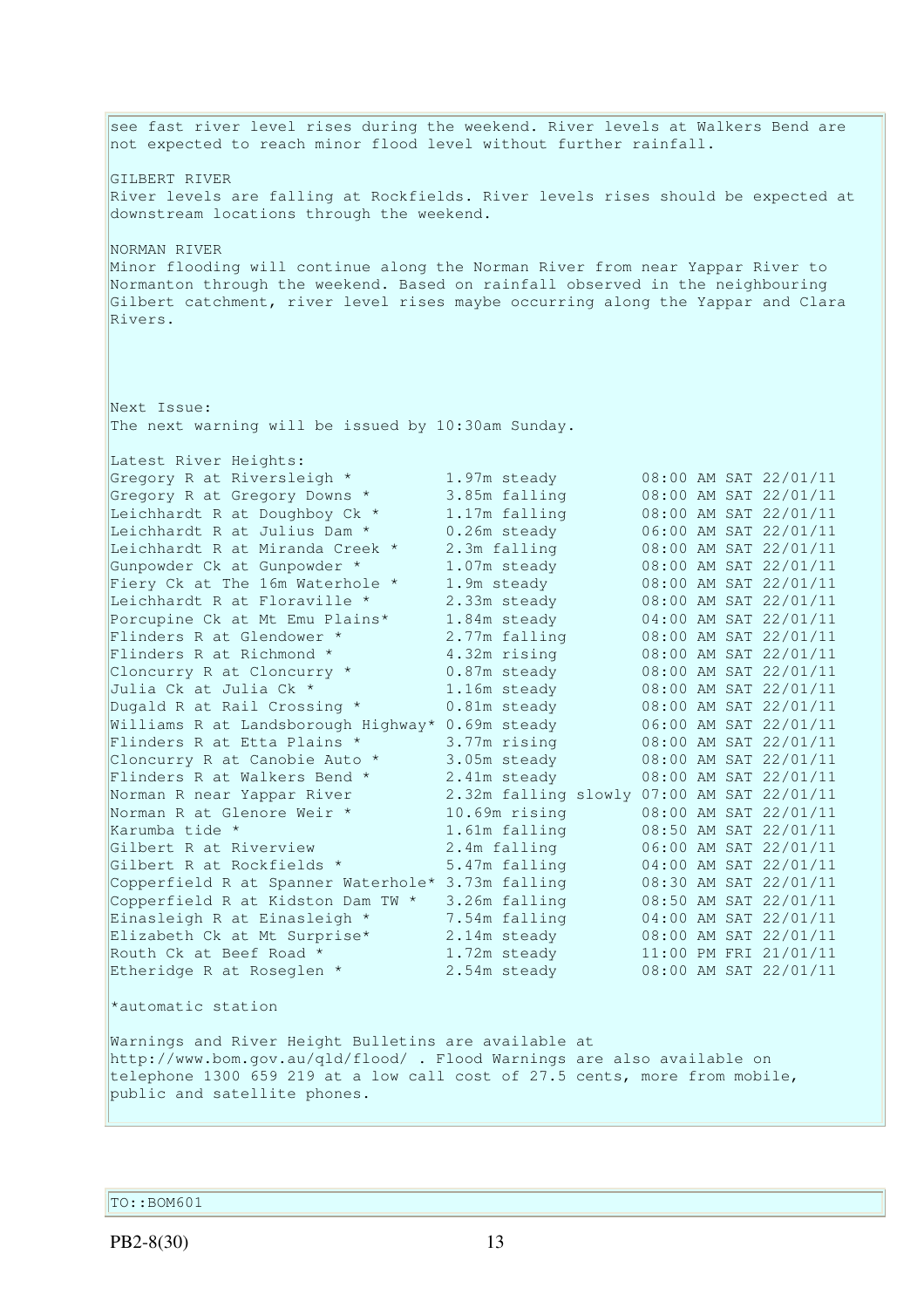IDQ20875 Australian Government Bureau of Meteorology Queensland FLOOD WARNING FOR THE GULF RIVERS Issued at 9:44 AM on Sunday the 23rd of January 2011 by the Bureau of Meteorology, Brisbane. Fast river level rises are expected downstream along the Flinders River from Etta Plains during the next few days. Minor flooding is easing slowly in the Norman River in the Normanton area. FLINDERS RIVER: River levels rises are occurring at Etta Plains. Areas downstream to Walkers Bend will see fast river level rises during this week. River levels at Walkers Bend are not expected to reach minor flood level without further rainfall. NORMAN RIVER: Minor flooding continues to slowly ease along the Norman River from near Yappar River through to Normanton. Based on earlier rainfall observed in the neighbouring Gilbert catchment, river level rises may occur during the next few days along the Yappar and Clara Rivers. GILBERT RIVER: River levels are falling across the Gilbert River catchment during Sunday morning. River levels rises should be expected at downstream locations through the weekend. Weather Forecast: Scattered showers and isolated thunderstorms with local moderate to heavy falls. Next Issue: The next warning will be issued at about 10:30am Monday. Latest River Heights: Gregory R at Riversleigh \* 1.83m steady 08:00 AM SUN 23/01/11 Gregory R at Gregory Downs  $*$  2.54m falling  $08:00$  AM SUN 23/01/11 Fiery Ck at The 16m Waterhole \* 1.88m falling 08:00 AM SUN 23/01/11 Leichhardt R at Floraville \* 2.22m steady 08:00 AM SUN 23/01/11 Porcupine Ck at Mt Emu Plains\* 1.79m steady 08:00 AM SUN 23/01/11 Flinders R at Glendower \* 2.56m falling 08:10 AM SUN 23/01/11 Flinders R at Richmond 2.9m falling fast 09:00 AM SUN 23/01/11 Flinders R at Richmond \* 3.7m falling 08:00 AM SUN 23/01/11 Cloncurry R at Cloncurry  $*$  0.85m steady 08:00 AM SUN 23/01/11 Julia Ck at Julia Ck \* 1.01m steady 08:00 AM SUN 23/01/11 Dugald R at Rail Crossing  $*$  0.76m steady 08:00 AM SUN 23/01/11 Williams R at Landsborough Highway\* 0.67m steady 06:00 AM SUN 23/01/11 Flinders R at Etta Plains  $*$  5.56m rising 08:00 AM SUN 23/01/11 Cloncurry R at Canobie Auto  $*$  3.02m falling  $08:00$  AM SUN 23/01/11 Flinders R at Etta Plains \* 5.56m rising 08:00 AM SUN 23/01/11<br>
Cloncurry R at Canobie Auto \* 3.02m falling 08:00 AM SUN 23/01/11<br>
Flinders R at Walkers Bend \* 2.25m falling 08:00 AM SUN 23/01/11 Norman R near Yappar River 2.2m falling slowly 07:00 AM SUN 23/01/11 Norman R at Glenore Weir \* 10.53m steady 08:00 AM SUN 23/01/11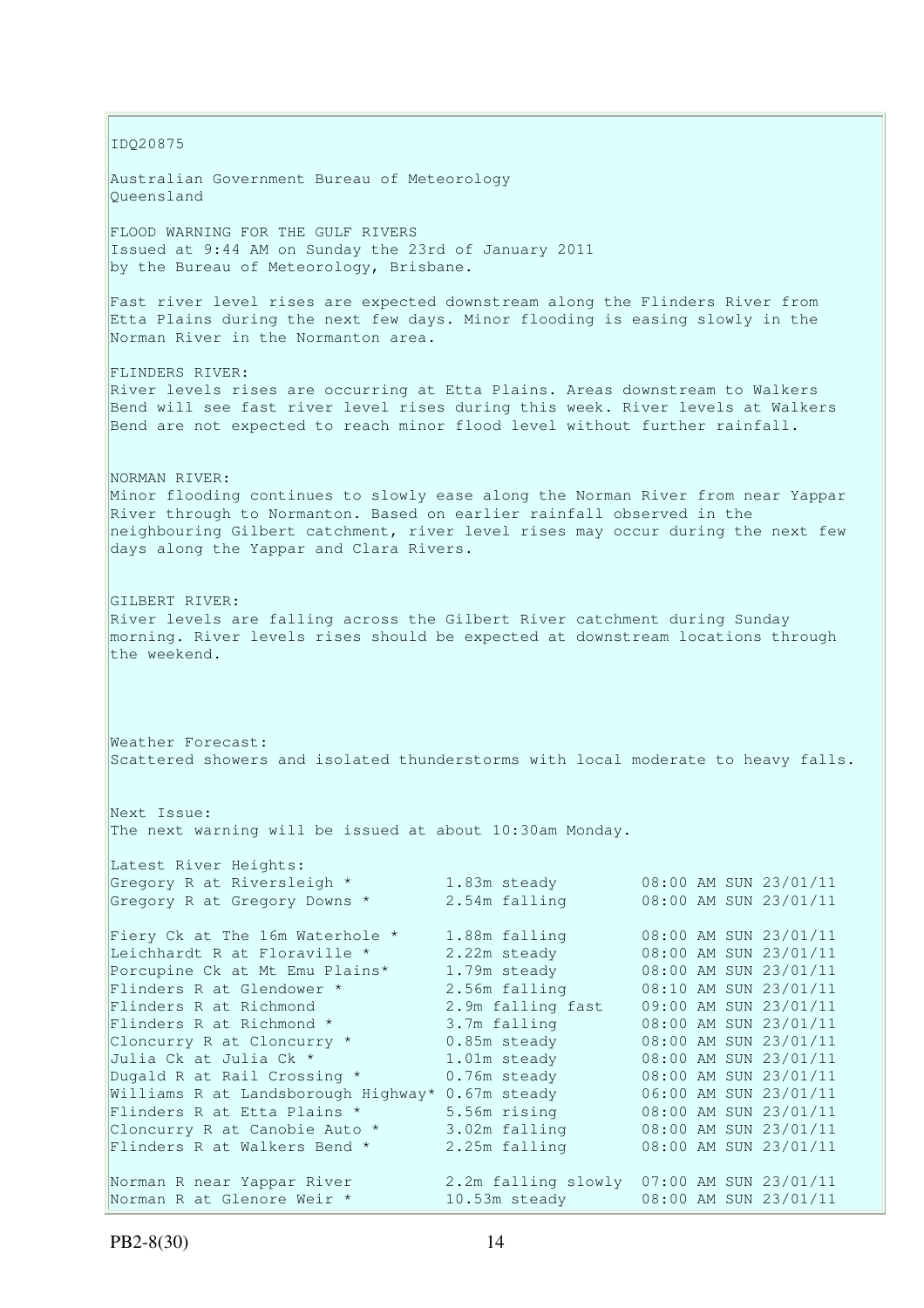| Norman R at Normanton                                                      |               | 3.14m falling slowly 08:00 AM SUN 23/01/11 |  |
|----------------------------------------------------------------------------|---------------|--------------------------------------------|--|
| Karumba tide *                                                             |               | 2.14m falling 05:50 AM SUN 23/01/11        |  |
| Gilbert R at Riverview                                                     | 2.1m falling  | 12:00 PM SAT 22/01/11                      |  |
| Gilbert R at Rockfields *                                                  | 4.44m falling | 08:00 AM SUN 23/01/11                      |  |
| Copperfield R at Kidston Dam HW *                                          | 36.49m steady | 08:15 AM SUN 23/01/11                      |  |
| Einasleigh R at Einasleigh *                                               | 6.53m falling | 04:00 AM SUN 23/01/11                      |  |
| Elizabeth Ck at Mt Surprise*                                               | 2.08m steady  | 08:00 AM SUN 23/01/11                      |  |
| Routh Ck at Beef Road *                                                    | 1.55m steady  | 08:00 AM SUN 23/01/11                      |  |
| Etheridge R at Roseglen *                                                  | 2.33m steady  | 08:00 AM SUN 23/01/11                      |  |
| * denotes automatic station.                                               |               |                                            |  |
| Warnings and River Height Bulletins are available at                       |               |                                            |  |
| http://www.bom.gov.au/qld/flood/ . Flood Warnings are also available on    |               |                                            |  |
| telephone 1300 659 219 at a low call cost of 27.5 cents, more from mobile, |               |                                            |  |

TO::BOM601

public and satellite phones.

IDQ20875

Australian Government Bureau of Meteorology Queensland

FLOOD WARNING FOR THE GULF RIVERS Issued at 10:24 AM on Monday the 24th of January 2011 by the Bureau of Meteorology, Brisbane.

Major flooding is occurring on Magnificent Creek at Kowanyama. Fast river level rises are expected downstream along the Flinders River from Etta Plains during the next few days. Minor flooding is easing slowly in the Norman River in the Normanton area.

FLINDERS RIVER: River levels are expected to continue rising at Etta Plains for the next 1 to 2 days. Areas downstream to Walkers Bend will see fast river level rises during this week. River levels at Walkers Bend are not expected to reach the minor flood level.

NORMAN RIVER:

Minor flooding is slowly easing along the Norman River from near Yappar River to Normanton. River levels are now steady at Yappar River with small renewed rises expected in the next 1 to 2 days from rainfall which fell over upstream parts of the Yappar River late last week. River level rises may also be occurring on the Clara River.

GILBERT RIVER: River levels across the Gilbert River catchment have eased below minor. River levels rises should be expected at downstream locations late this week and through the weekend.

Weather Forecast: Isolated showers and thunderstorms.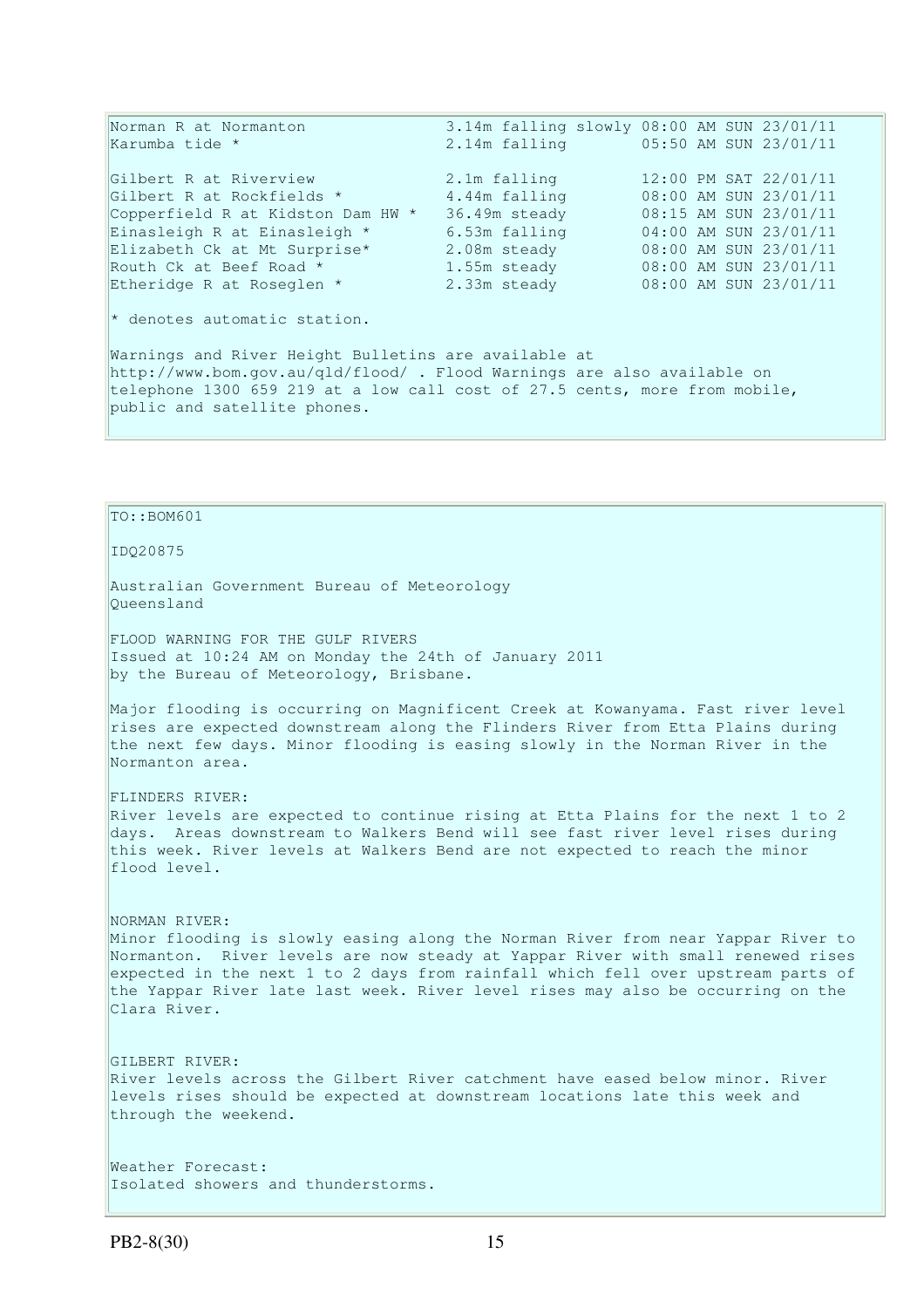| Next Issue:                                                                                                                                                                                                  |                |                                            |
|--------------------------------------------------------------------------------------------------------------------------------------------------------------------------------------------------------------|----------------|--------------------------------------------|
| The next warning will be issued at about 10:30am Tuesday.                                                                                                                                                    |                |                                            |
| Latest River Heights:                                                                                                                                                                                        |                |                                            |
| Flinders R at Glendower *                                                                                                                                                                                    | 2.47m steady   | 06:00 AM MON 24/01/11                      |
| Flinders R at Richmond *                                                                                                                                                                                     | 2.88m falling  | 08:00 AM MON 24/01/11                      |
| Cloncurry R at Cloncurry *                                                                                                                                                                                   | 0.82m steady   | 08:00 AM MON 24/01/11                      |
| Julia Ck at Julia Ck *                                                                                                                                                                                       | 0.96m steady   | 08:00 AM MON 24/01/11                      |
| Flinders R at Etta Plains *                                                                                                                                                                                  | 6.54m rising   | 08:00 AM MON 24/01/11                      |
| Cloncurry R at Canobie Auto *                                                                                                                                                                                | 2.88m steady   | 08:00 AM MON 24/01/11                      |
| Flinders R at Walkers Bend *                                                                                                                                                                                 | 1.88m falling  | 08:00 AM MON 24/01/11                      |
| Norman R near Yappar River                                                                                                                                                                                   | 2.15m steady   | 07:00 AM MON 24/01/11                      |
| Norman R at Glenore Weir *                                                                                                                                                                                   | 10.3m falling  | 08:00 AM MON 24/01/11                      |
| Norman R at Normanton                                                                                                                                                                                        |                | 3.01m falling slowly 07:00 AM MON 24/01/11 |
| Karumba tide *                                                                                                                                                                                               | 1.74m falling  | 09:10 AM MON 24/01/11                      |
| Gilbert R at Rockfields *                                                                                                                                                                                    | 4.01m falling  | 04:00 AM MON 24/01/11                      |
| Copperfield R at Spanner Waterhole*                                                                                                                                                                          | 2.94m steady   | 08:00 AM MON 24/01/11                      |
| Copperfield R at Kidston Dam HW *                                                                                                                                                                            | 36.37m steady  | 08:00 AM MON 24/01/11                      |
| Copperfield R at Kidston Dam TW *                                                                                                                                                                            | 2.76m steady   | 08:00 AM MON 24/01/11                      |
| Einasleigh R at Einasleigh *                                                                                                                                                                                 | 4.93m falling  | 04:00 AM MON 24/01/11                      |
| Elizabeth Ck at Mt Surprise*                                                                                                                                                                                 | 2.04m steady   | 08:00 AM MON 24/01/11                      |
| Routh Ck at Beef Road *                                                                                                                                                                                      | 1.46m steady   | 08:00 AM MON 24/01/11                      |
| Etheridge R at Roseglen *                                                                                                                                                                                    | 2.19m steady   | 08:00 AM MON 24/01/11                      |
| Mitchell R at Cooktown Crossing *                                                                                                                                                                            | 5.31m falling  | 04:00 AM MON 24/01/11                      |
| Mitchell R at OK Bridge *                                                                                                                                                                                    | 7.73m falling  | 08:10 AM MON 24/01/11                      |
| Mitchell R at Gamboola *                                                                                                                                                                                     | 12.3m falling  | 08:20 AM MON 24/01/11                      |
| Palmer R at Goldfields *                                                                                                                                                                                     | 2.78m falling  | 08:00 AM MON 24/01/11                      |
| Palmer R at Drumduff *                                                                                                                                                                                       | 10.31m falling | 08:30 AM MON 24/01/11                      |
| Mitchell R @ Koolatah *                                                                                                                                                                                      | 11.48m falling | 08:36 AM MON 24/01/11                      |
| Magnificent Ck at Kowanyama Airport 4.0m rising                                                                                                                                                              |                | 09:20 AM MON 24/01/11                      |
| * denotes automatic station.                                                                                                                                                                                 |                |                                            |
| Warnings and River Height Bulletins are available at<br>http://www.bom.gov.au/gld/flood/. Flood Warnings are also available on<br>telephone 1300 659 219 at a low call cost of 27.5 cents, more from mobile, |                |                                            |
| public and satellite phones.                                                                                                                                                                                 |                |                                            |

| TO::BOM601                                                                                                                                                                                                                                                                                                                                                                                                                                                      |
|-----------------------------------------------------------------------------------------------------------------------------------------------------------------------------------------------------------------------------------------------------------------------------------------------------------------------------------------------------------------------------------------------------------------------------------------------------------------|
| ID020875                                                                                                                                                                                                                                                                                                                                                                                                                                                        |
| Australian Government Bureau of Meteorology<br>Oueensland                                                                                                                                                                                                                                                                                                                                                                                                       |
| FINAL FLOOD WARNING FOR THE GULF RIVERS<br>Issued at 9:25 AM on Tuesday the 25th of January 2011<br>by the Bureau of Meteorology, Brisbane.                                                                                                                                                                                                                                                                                                                     |
| Minor flood levels continue along the Norman River from nr. the Yappar River to<br>Normanton. River levels are expected to ease slowly over the coming days<br>although there is a small possibility of rises from upstream catchment areas.<br>The situation will continue to be monitored and warnings will start again if<br>required. Along the Flinders River, river levels at Walkers Bend will rise but<br>are not expected to reach minor flood levels. |
| Next Issue:<br>This is the final warning. River height bulletins will continue to be issued and                                                                                                                                                                                                                                                                                                                                                                 |
|                                                                                                                                                                                                                                                                                                                                                                                                                                                                 |